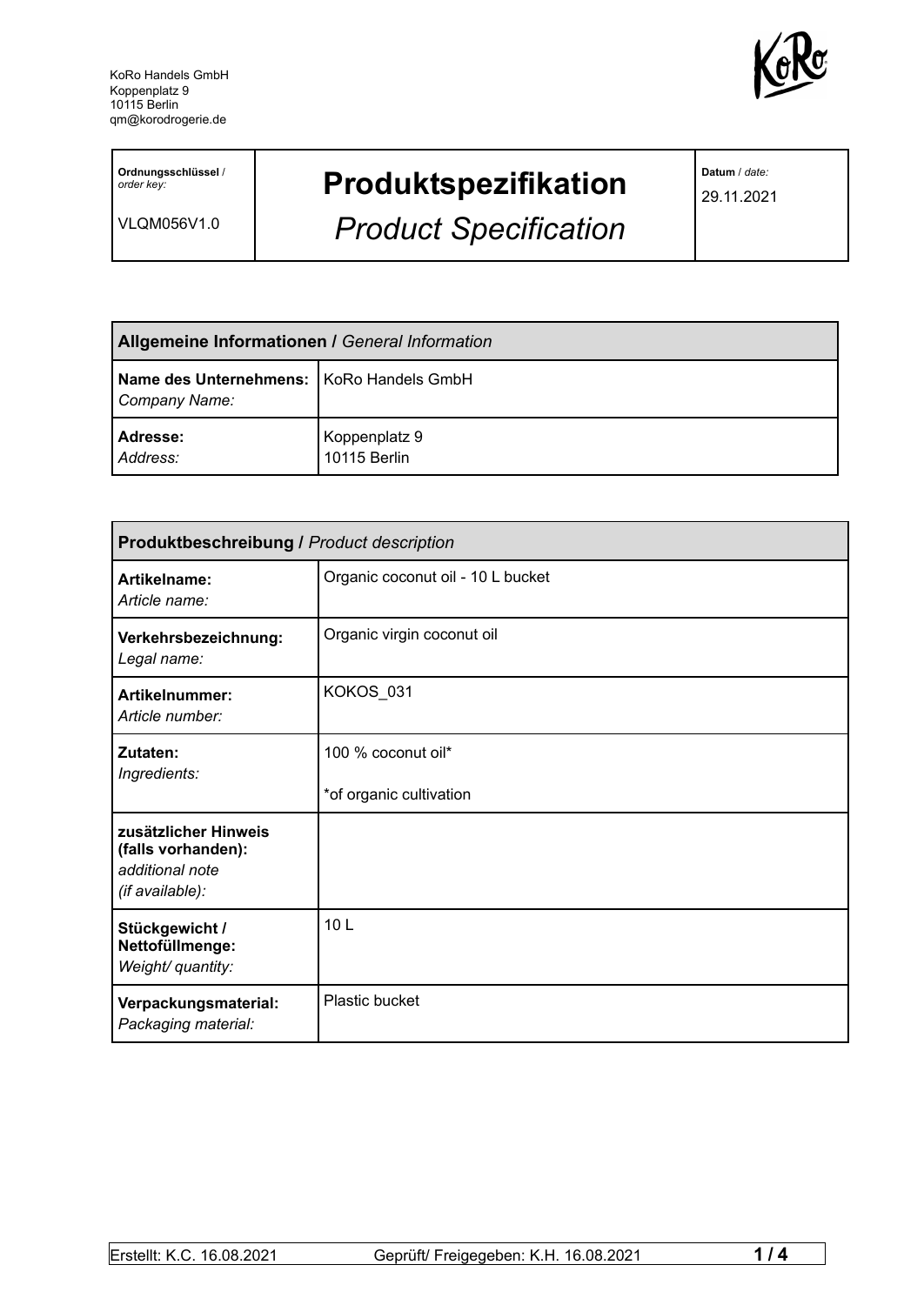

| <b>Produktbeschreibung / Product description</b>            |                                                                                                                                                                                                                                                                                                                                                                                                                                              |
|-------------------------------------------------------------|----------------------------------------------------------------------------------------------------------------------------------------------------------------------------------------------------------------------------------------------------------------------------------------------------------------------------------------------------------------------------------------------------------------------------------------------|
| <b>Besondere Eigenschaften:</b><br>Special characteristics: | x bio /organic (Öko-Kontrollstelle / organic control body: LT-EKO-001)<br>Agriculture: $\square$ EU x non-EU<br>□EU/ non-EU<br>$\Box$ fairtrade / fairtrade<br>x vegan / vegan<br>x vegetarisch / vegetarian<br>$\Box$ glutenfrei / glutenfree<br>x laktosefrei / lactose-free<br>$\Box$ ohne Zuckerzusatz* / without added sugar*<br>andere / others:<br>$\mathbf{I}$<br>ticana yan Natur aya Zuaker anthaltan (may santain ayaar naturally |

*\*kann von Natur aus Zucker enthalten / may contain sugar naturally*

| Sensorische Beschreibung / Sensorical description |                                                |  |
|---------------------------------------------------|------------------------------------------------|--|
| Aussehen / Farbe:<br>Appearance / Colour:         | Colourless/ Clear liquid                       |  |
| Geschmack:<br>Flavour:                            | Free from rancid taste                         |  |
| Geruch:<br>Odour:                                 | Characteristic                                 |  |
| Konsistenz:<br>Texture:                           | Typical physical characteristic of coconut oil |  |

| Nährwertangaben pro 100 g / Nutritional information per 100 g  |            |           |
|----------------------------------------------------------------|------------|-----------|
| Energie: I Energy value:                                       | 3766 / 900 | kJ / kcal |
| Fett: / Fat:                                                   | 100        | g         |
| Davon gesättigte Fettsäuren: I of which saturated fatty acids: | 95         | g         |
| Kohlenhydrate: I Carbohydrates:                                | 0          | g         |
| Davon Zucker: I Of which sugar:                                | 0          | g         |
| Ballaststoffe: / Fibre:                                        | 0          | g         |
| Eiweiß: / Protein:                                             | 0          | g         |
| Salz: / Salt:                                                  | 0          | g         |
| sonstige Angaben: / other values:                              |            | % NRV**   |
|                                                                |            |           |

*\*\*Nutritional Reference Value according to regulation (EU) Nr. 1169/2011/*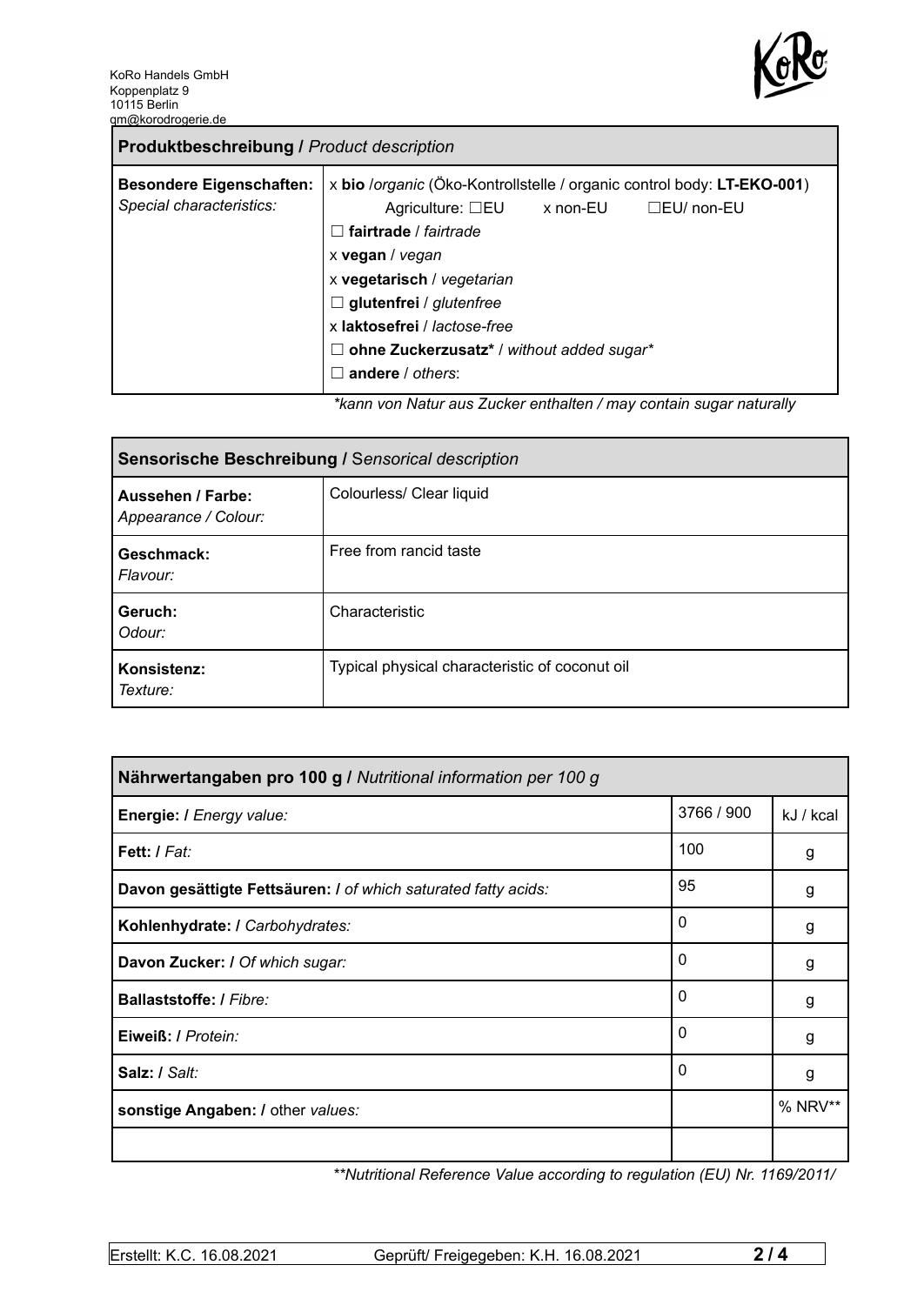

| Lagerung und Haltbarkeit / Storage and Shelf Life             |                                              |  |
|---------------------------------------------------------------|----------------------------------------------|--|
| Optimale<br>Lagerungsbedingungen:<br>Storage recommendations: | Store cool and dry, protected from sunlight. |  |
| <b>Mindesthaltbarkeit:</b><br>Expected shelf life:            | 24 months                                    |  |

## **Allergenkennzeichnung gemäß LMIV 1169 / 2011 /** *Allergen Declaration according to EU Regulation 1169 / 2011*

**Legende:** *Key*

*a.* **Allergen ist in der Rezeptur enthalten /** *Allergen contained in recipe*

- *b.* **Risiko der Kreuzkontamination ist möglich /** *Possible risk of cross contamination*
- **c. Allergen ist in der Rezeptur nicht enthalten /** *Allergen not contained in recipe*

|                                                     | a              | b                        | C            |
|-----------------------------------------------------|----------------|--------------------------|--------------|
| Glutenhaltiges Getreide / gluten-containing cereals | П              | $\mathcal{L}$            | X            |
| Krustentiere / Crustaceans:                         | - 1            |                          | X            |
| Ei / Egg                                            |                |                          | X            |
| Fisch / Fish                                        |                |                          | X            |
| Soja / Soy                                          |                |                          | X            |
| Milch (Laktose) / Milk (lactose)                    |                |                          | X            |
| Erdnüsse / Peanuts                                  | $\perp$        | $\mathsf{L}$             | $\mathsf{x}$ |
| Andere Schalenfrüchte*** / Other edible nuts***     | П              | $\Box$                   | X            |
| Sellerie / Celery                                   | $\blacksquare$ | $\overline{\phantom{a}}$ | X            |
| Senf / Mustard                                      | $\perp$        | П                        | X            |
| Sesam / Sesame                                      | - 1            |                          | X            |
| Schwefeldioxid und Sulphite / Sulphur dioxide       |                |                          | X            |
| Lupinen / Lupin                                     |                |                          | X            |
| <b>Weichtiere / Molluscs</b>                        |                |                          | X            |

## **\*\*\* Mandeln /** *Almonds***, Haselnüsse /** *Hazelnuts***, Walnüsse /** *Walnuts***, Cashewnüsse /** *Cashews***, Pecannüsse,** *Pecans,* **Paranüsse /** *Brazil nuts***, Pistazien /** *Pistachios***, Macadamianüsse /** *Macadamia nuts*